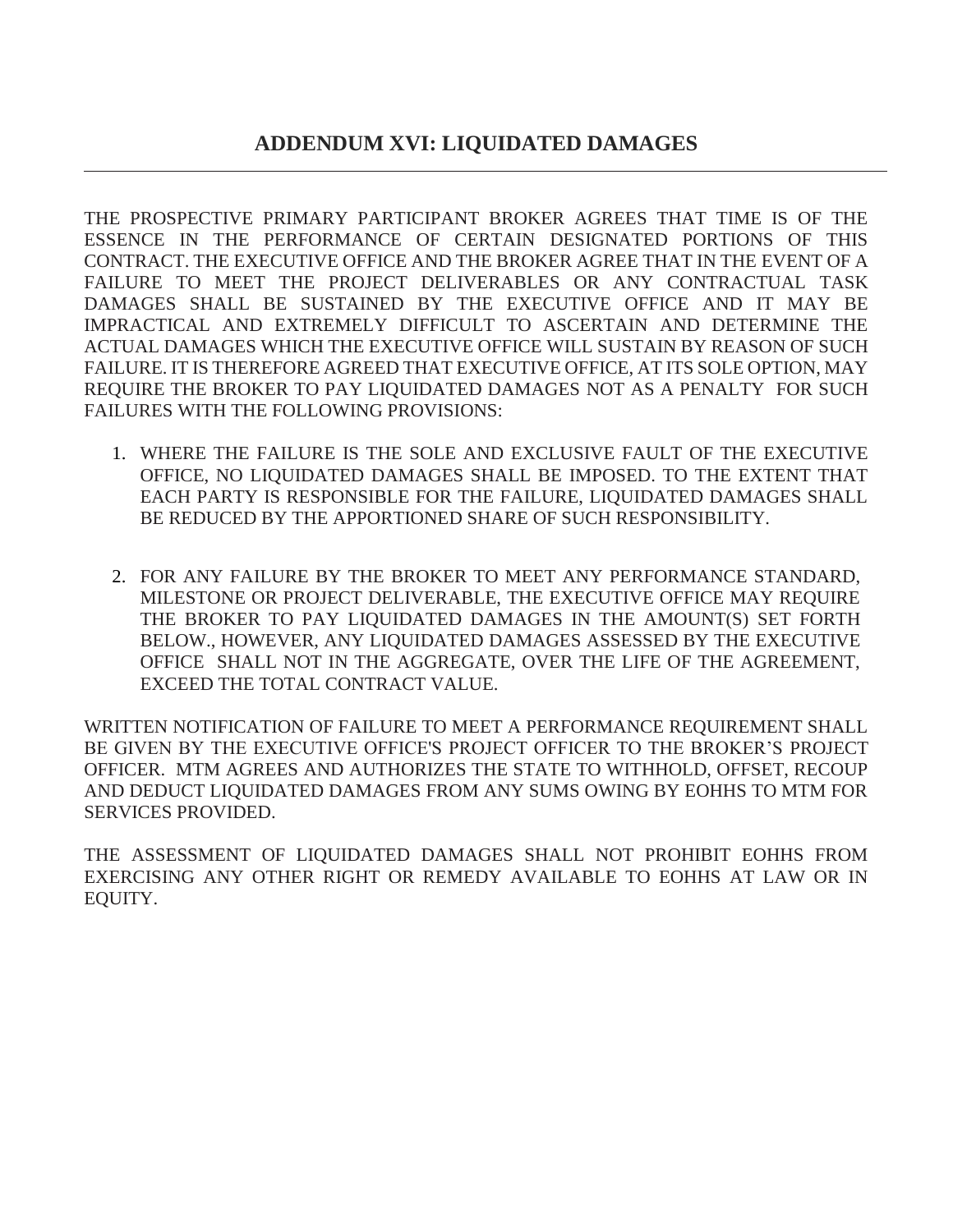## LIQUIDATED DAMAGES

The Broker must deliver all contractual services to the standards called for in this Agreement. The tasks outlined in Sections 3 and 4 shall be met fully, satisfactorily, and performed in their entirety.

In the event of any failure by the Broker to satisfy the specific requirements outlined below during the term of this contract, EOHHS may impose upon the Broker the associated liquidated damages. After thirty (30) days, any and all non-disputed liquidated damages incurred shall be considered invoiced and payable within thirty (30) days of assessment and written notice to Broker from EOHHS.

- a. At EOHHS' option, the accuracy of performance results, performance level, and execution of key expectations may be measured by independent audit.
- b. Amounts due EOHHS pursuant to liquidated damages may be withheld from the Broker's administrative monthly payment amount or paid directly to EOHHS.
- c. Total monthly liquidated damages are subject to a maximum limit of 4% of the monthly PMPM payment.

The Broker will work with EOHHS on a reporting structure to allow for measurement of any potential liquidated damage. Requirement thresholds in the table below indicate measurement of all three programs in aggregate.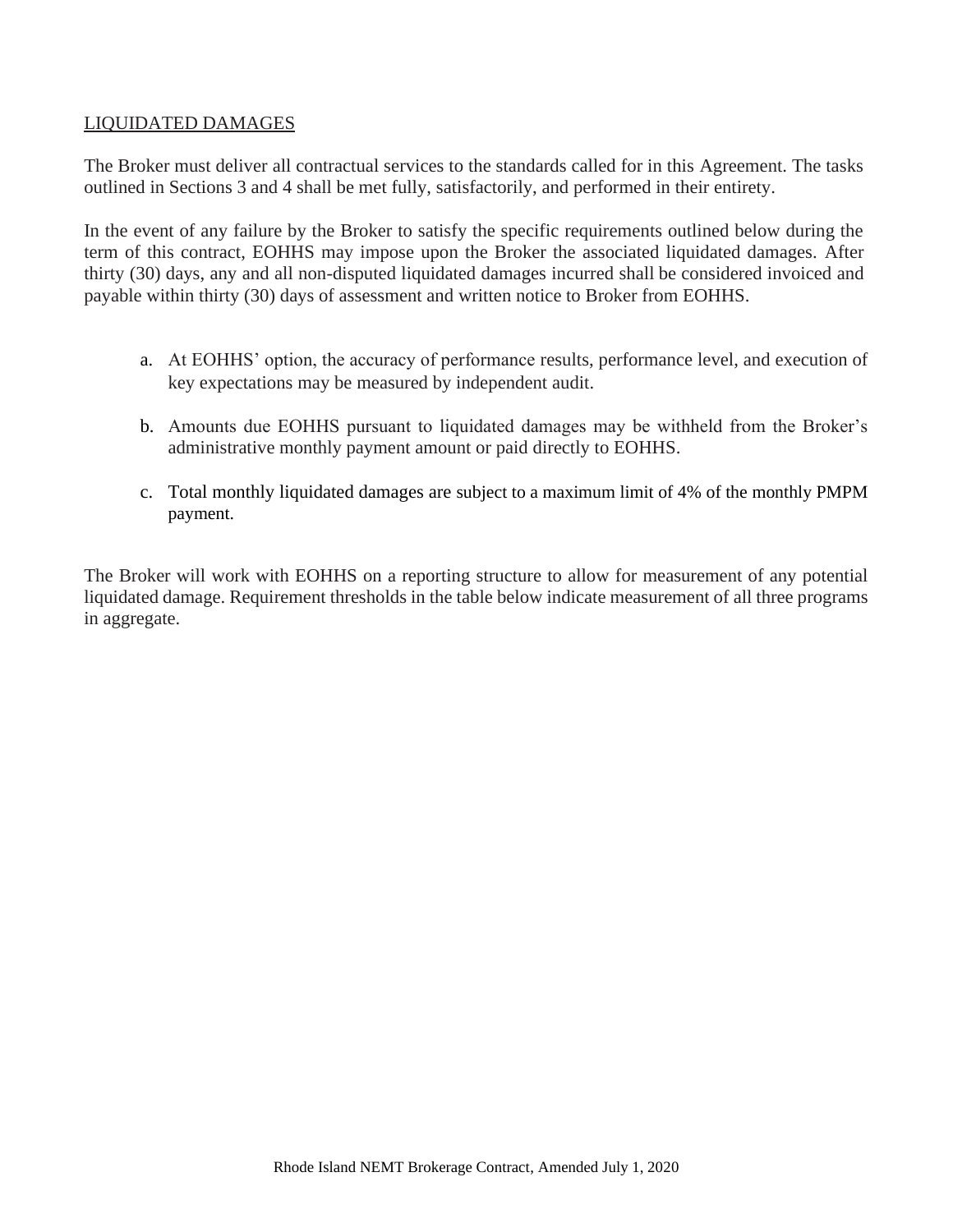| <b>LIQUIDATED DAMAGES</b> |                                           |                                                                                                                                                                                                                                                                                                                                                                                                                                                                                                                                                                                                                                                                                                                   |
|---------------------------|-------------------------------------------|-------------------------------------------------------------------------------------------------------------------------------------------------------------------------------------------------------------------------------------------------------------------------------------------------------------------------------------------------------------------------------------------------------------------------------------------------------------------------------------------------------------------------------------------------------------------------------------------------------------------------------------------------------------------------------------------------------------------|
|                           | <b>OPERATIONAL</b><br><b>REQUIREMENTS</b> | EOHHS shall be entitled to impose upon the Broker<br>liquidated damages in the amounts listed below for the                                                                                                                                                                                                                                                                                                                                                                                                                                                                                                                                                                                                       |
|                           |                                           | following specific requirements:                                                                                                                                                                                                                                                                                                                                                                                                                                                                                                                                                                                                                                                                                  |
|                           |                                           | Process Trip Requests-Liquidated damages in the amount<br>of fifty dollars (\$50) per occurrence, for each occurrence<br>where the Broker fails to schedule valid service requests.                                                                                                                                                                                                                                                                                                                                                                                                                                                                                                                               |
|                           |                                           | Verify Recipient Eligibility-Liquidated damages in the<br>amount of fifty dollars (\$50) per occurrence, for each<br>occurrence where the Broker schedules an NEMT trip for a<br>non-eligible recipient.                                                                                                                                                                                                                                                                                                                                                                                                                                                                                                          |
|                           |                                           | Retroactive<br>Eligibility Claims- Liquidated<br>Process<br>damages in the amount of fifty dollars (\$50) per occurrence,<br>for each occurrence where the Broker fails to reimburse<br>contracted and non-contracted TPs for stretcher level, BLS,<br>and ALS transportation services rendered to individuals<br>that have eligibility approved retroactively to the time<br>service was rendered. Reimbursement is limited to services<br>rendered within ninety (90) days from the date of service.                                                                                                                                                                                                            |
|                           |                                           | Fulfill Trip Requests-Liquidated damages in the amount of<br>fifty dollars (\$50) per occurrence, for each occurrence<br>where the Broker fails to fulfill a verified trip request safely<br>and on-time.                                                                                                                                                                                                                                                                                                                                                                                                                                                                                                         |
|                           |                                           | Report Accidents, Injuries, and Incidents - Liquidated<br>damages in the amount of five hundred dollars (\$500) per<br>occurrence, for each occurrence where the Broker fails to<br>report to EOHHS an accident, injury or incident that has<br>occurred in conjunction with a scheduled trip if a Recipient<br>was present in the vehicle. Accidents, injuries, and incidents<br>shall be reported to EOHHS as follows: Tier One<br>Complaint/Incident: Notification within six (6) hours or<br>sooner upon notification from the TP, facility, or recipient;<br>Tier Two Complaint/Incident: Notification within forty-<br>eight (48) hours or sooner upon notification from the TP,<br>facility, or recipient. |
|                           |                                           |                                                                                                                                                                                                                                                                                                                                                                                                                                                                                                                                                                                                                                                                                                                   |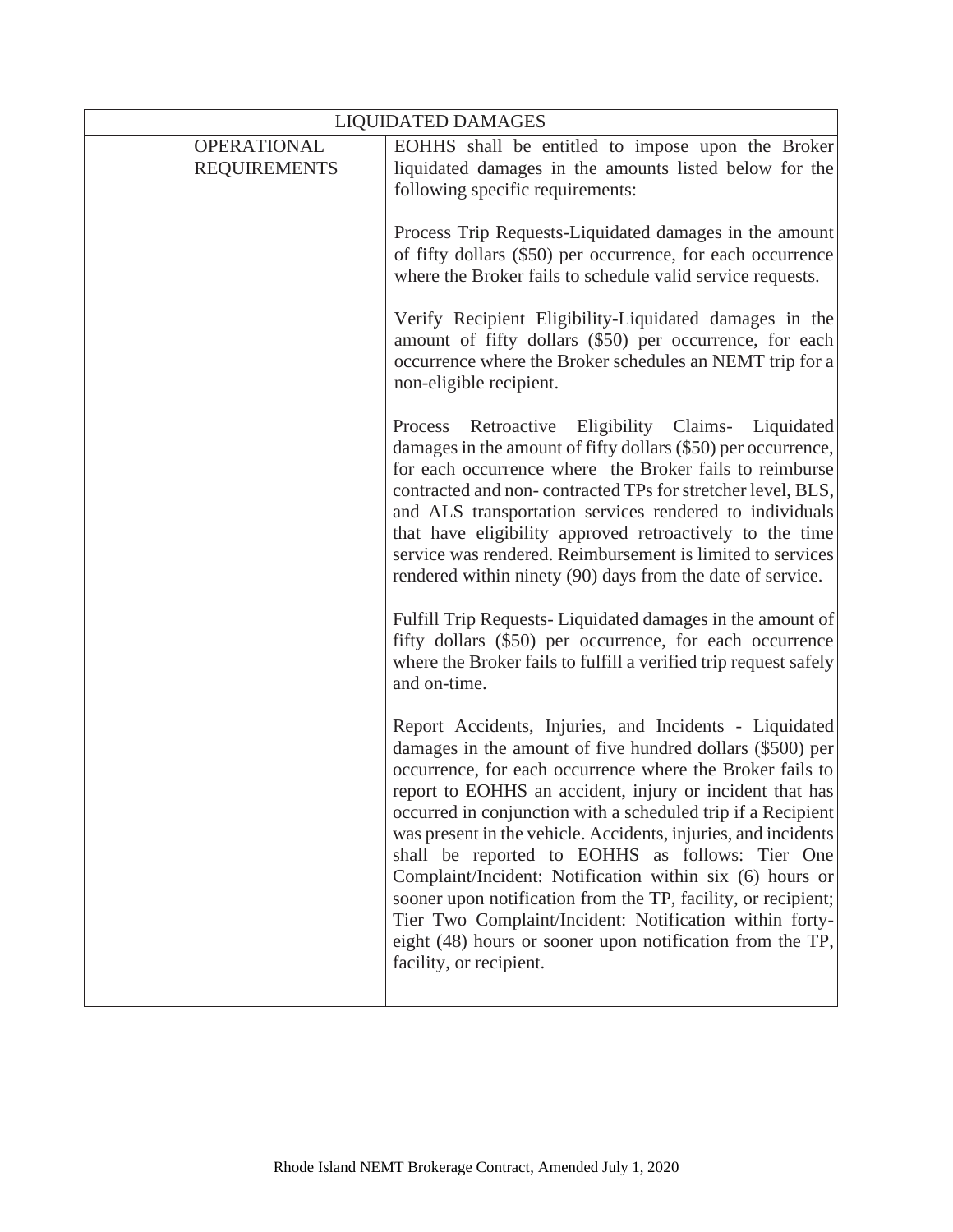|  | Conduct Recipient Satisfaction Surveys - Liquidated<br>damages in the amount of one thousand five hundred<br>dollars (\$1,500) per quarter, for each quarter the Broker<br>fails to achieve an overall customer satisfaction rating of<br>greater than or equal to ninety percent (90%) quarterly.<br>Maintain Broker Websites - Liquidated damages in the<br>amount of two hundred and fifty dollars (\$250) per<br>calendar day, for each calendar day or any portion thereof<br>exceeding two (2) hours where the Broker's websites are<br>unavailable. Websites shall be available twenty-four (24)<br>hours a day, seven (7) days a week, with the exception of<br>EOHHS-approved downtime for maintenance. |
|--|------------------------------------------------------------------------------------------------------------------------------------------------------------------------------------------------------------------------------------------------------------------------------------------------------------------------------------------------------------------------------------------------------------------------------------------------------------------------------------------------------------------------------------------------------------------------------------------------------------------------------------------------------------------------------------------------------------------|
|  |                                                                                                                                                                                                                                                                                                                                                                                                                                                                                                                                                                                                                                                                                                                  |
|  |                                                                                                                                                                                                                                                                                                                                                                                                                                                                                                                                                                                                                                                                                                                  |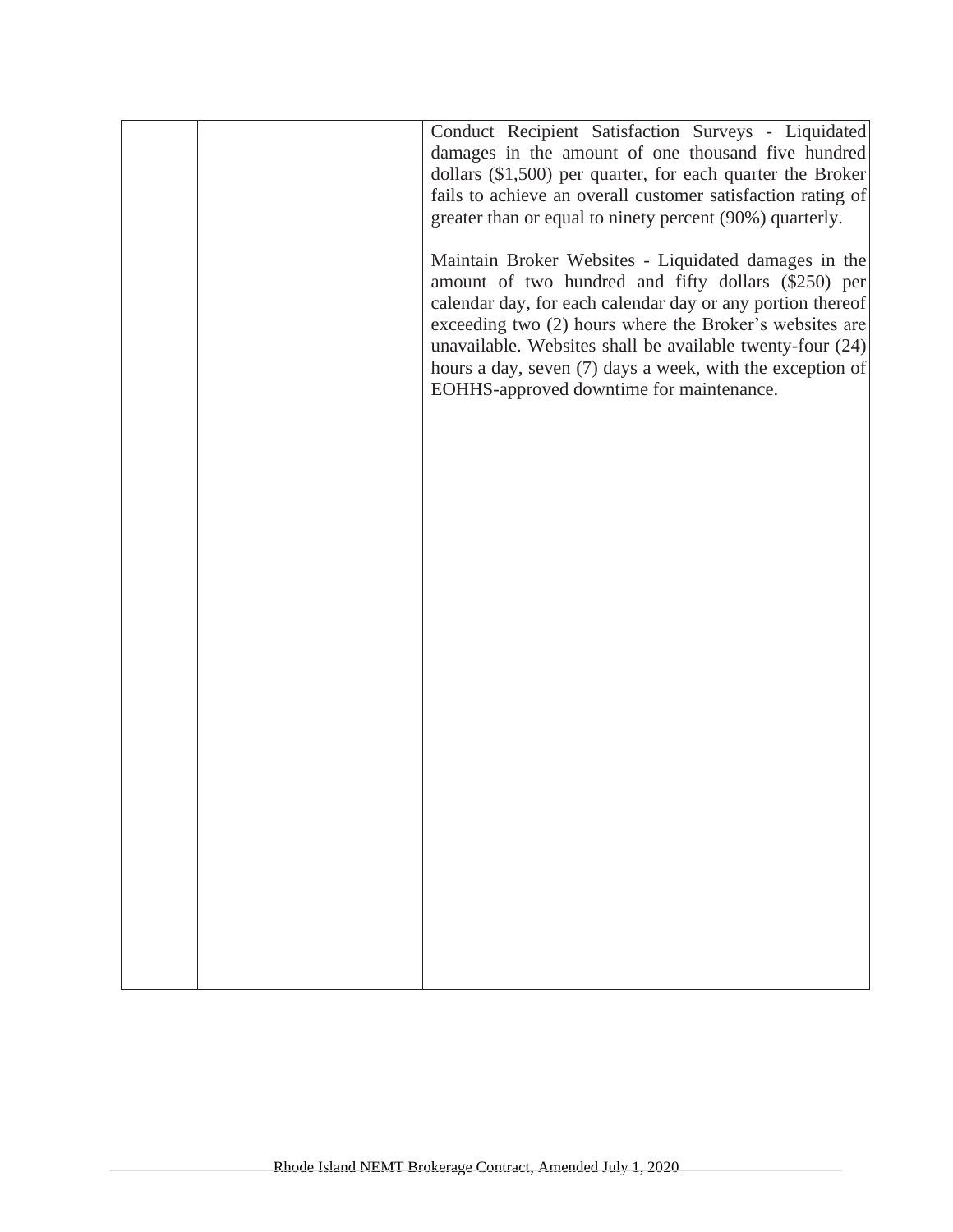| <b>CALL CENTER</b><br><b>REQUIREMENTS</b>                        | EOHHS shall be entitled to impose upon the Broker<br>liquidated damages in the amounts listed for the following<br>specific requirements:                                                                                                                                     |
|------------------------------------------------------------------|-------------------------------------------------------------------------------------------------------------------------------------------------------------------------------------------------------------------------------------------------------------------------------|
|                                                                  | Liquidated damages in the amount of five hundred dollars<br>(\$500) per month, for each month the Broker fails to<br>answer eighty-percent (80%) of all calls on average within<br>thirty (30) seconds. The thirty (30) seconds does not<br>include the initial announcement. |
|                                                                  | Liquidated damages in the amount of five hundred dollars<br>(\$500) per month, for each month the average number of<br>calls abandoned is greater than or equal to five percent<br>$(5\%)$ .                                                                                  |
|                                                                  | Liquidated damages in the amount of two hundred and fifty<br>dollars $(\$250)$ per month, for each month the average time<br>on hold, for calls placed on hold after being initially<br>answered, exceeds three (3) minutes.                                                  |
|                                                                  | For Quality Monitoring - Liquidated damages in the<br>amount of two hundred and fifty dollars (\$250) per month,<br>for each month all reviewed calls fail to score ninety<br>percent (90%) or higher                                                                         |
| <b>TRANSPORTATION</b><br><b>SERVICES</b><br><b>AUTHORIZATION</b> | EOHHS shall be entitled to impose upon the Broker<br>liquidated damages in the amounts listed for the following<br>specific requirements:                                                                                                                                     |
|                                                                  | Recipient and Trip Eligibility Verification - Liquidated<br>damages in the amount of fifty dollars (\$50) per occurrence<br>for each occurrence where the Broker fails to process trip<br>assignments in accordance with 4.5.3.2.1.                                           |
|                                                                  | Process Denial of Service Determination - Liquidated<br>damages in the amount of fifty dollars (\$50) per occurrence<br>for each occurrence where the Broker fails to correctly<br>deny a request for NEMT services.                                                          |
|                                                                  | Process Trip Assignments- Liquidated damages in the<br>amount of fifty dollars (\$50) per occurrence for each<br>occurrence where the Broker fails to process trip<br>assignments in accordance with 4.5.3.4.                                                                 |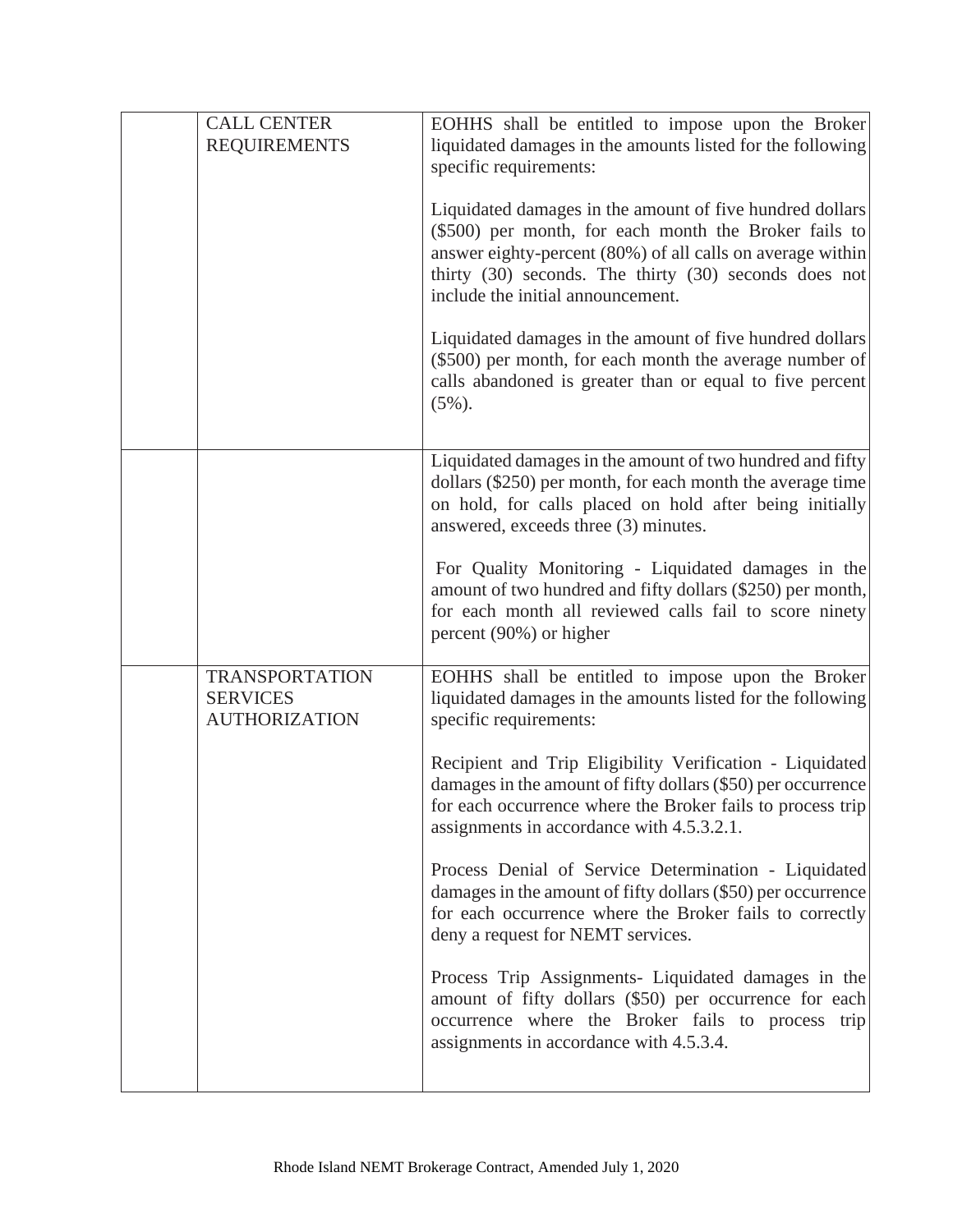| <b>TRANSPORTATION</b><br><b>PERFORMANCE</b><br><b>STANDARDS</b> | EOHHS shall be entitled to impose upon the Broker<br>liquidated damages effective July 1, 2019 in the amounts<br>listed for the following specific requirements listed:<br>On Time Performance Measure - On Time Pick Up -<br>Liquidated damages in the amount of two hundred and fifty<br>dollars (\$250) per business day for each business day the<br>Broker fails to achieve a Recipient on time pick up<br>percentage greater than or equal to ninety percent (90%).<br>On Time Performance Measure – On Time Drop Off -<br>Liquidated damages in the amount of two hundred and fifty<br>dollars (\$250) per business day for each business day the<br>Broker fails to achieve a Recipient drop off percentage<br>greater than or equal to ninety percent (95%). |
|-----------------------------------------------------------------|-----------------------------------------------------------------------------------------------------------------------------------------------------------------------------------------------------------------------------------------------------------------------------------------------------------------------------------------------------------------------------------------------------------------------------------------------------------------------------------------------------------------------------------------------------------------------------------------------------------------------------------------------------------------------------------------------------------------------------------------------------------------------|
| TP CONTRACTS                                                    | EOHHS shall be entitled to impose upon the Contracted<br>Broker liquidated damages in the amounts listed for the<br>following specific requirements:<br>TP Records-Liquidated damages in the amount of two<br>hundred and fifty dollars (\$250) per occurrence for each<br>occurrence where the Broker fails to establish and maintain<br>records and related information in its file for each of its<br>contracted TPs as outlined in 3.10.4.2.                                                                                                                                                                                                                                                                                                                      |
| DRIVER AND VEHICLE<br><b>REQUIREMENTS</b>                       | EOHHS shall be entitled to impose upon the Broker<br>liquidated damages in the amounts listed for the following<br>specific requirements:<br>Drivers excluded from participation in any federal program<br>by CMS or the RI state Medicaid program - Liquidated<br>damages in the amount of two thousand five hundred<br>dollars (\$2,500) per occurrence for each occurrence where<br>the Broker's contracted TP is utilizing a driver or other<br>employee that has been terminated from the Medicaid<br>program by EOHHS for fraud or abuse.                                                                                                                                                                                                                       |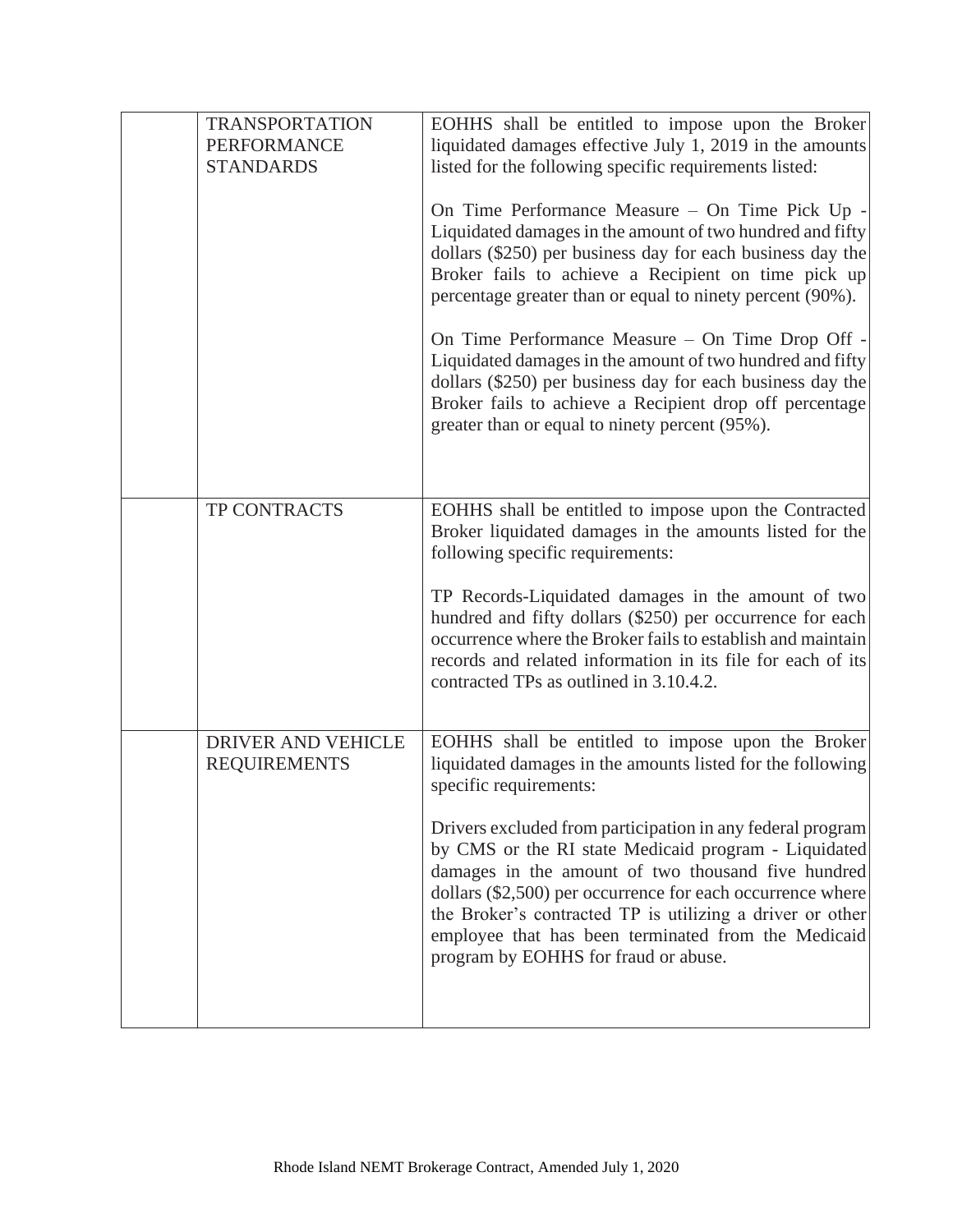| PAYMENT TO TPS                                         | EOHHS shall be entitled to impose upon the Broker<br>liquidated damages in the amounts listed for the following<br>specific requirements:<br>Liquidated damages in the amount of five hundred dollars<br>(\$500) per month for every month the Broker fails to<br>provide a monthly report to EOHHS summarizing the<br>claims payment processing.                                                                                                                                                                                                         |
|--------------------------------------------------------|-----------------------------------------------------------------------------------------------------------------------------------------------------------------------------------------------------------------------------------------------------------------------------------------------------------------------------------------------------------------------------------------------------------------------------------------------------------------------------------------------------------------------------------------------------------|
| <b>QUALITY ASSURANCE</b>                               | EOHHS shall be entitled to impose upon the Broker<br>liquidated damages in the amounts listed for the following<br>specific requirements:<br>Corrective action plans - Liquidated damages in the<br>amount of two hundred and fifty dollars (\$250) per<br>business day for every business day the Broker fails to<br>implement corrective action plans in accordance with time<br>frames established by EOHHS and/or CMS.                                                                                                                                |
| MANAGEMENT AND<br><b>PERFORMANCE</b><br><b>REPORTS</b> | EOHHS shall be entitled to impose upon the Broker<br>liquidated damages in the amounts listed for the following<br>specific requirements:<br>Liquidated damages in the amount of five hundred dollars<br>(\$500) per occurrence for every monthly encounter<br>submission that fails to achieve a monthly acceptance rate<br>equal to or greater than 97%.<br>Liquidated damages in the amount of two hundred and fifty<br>dollars (\$250) per management report for every<br>management report the Broker fails to provide by the<br>reporting deadline. |

 $\mathbf{I}$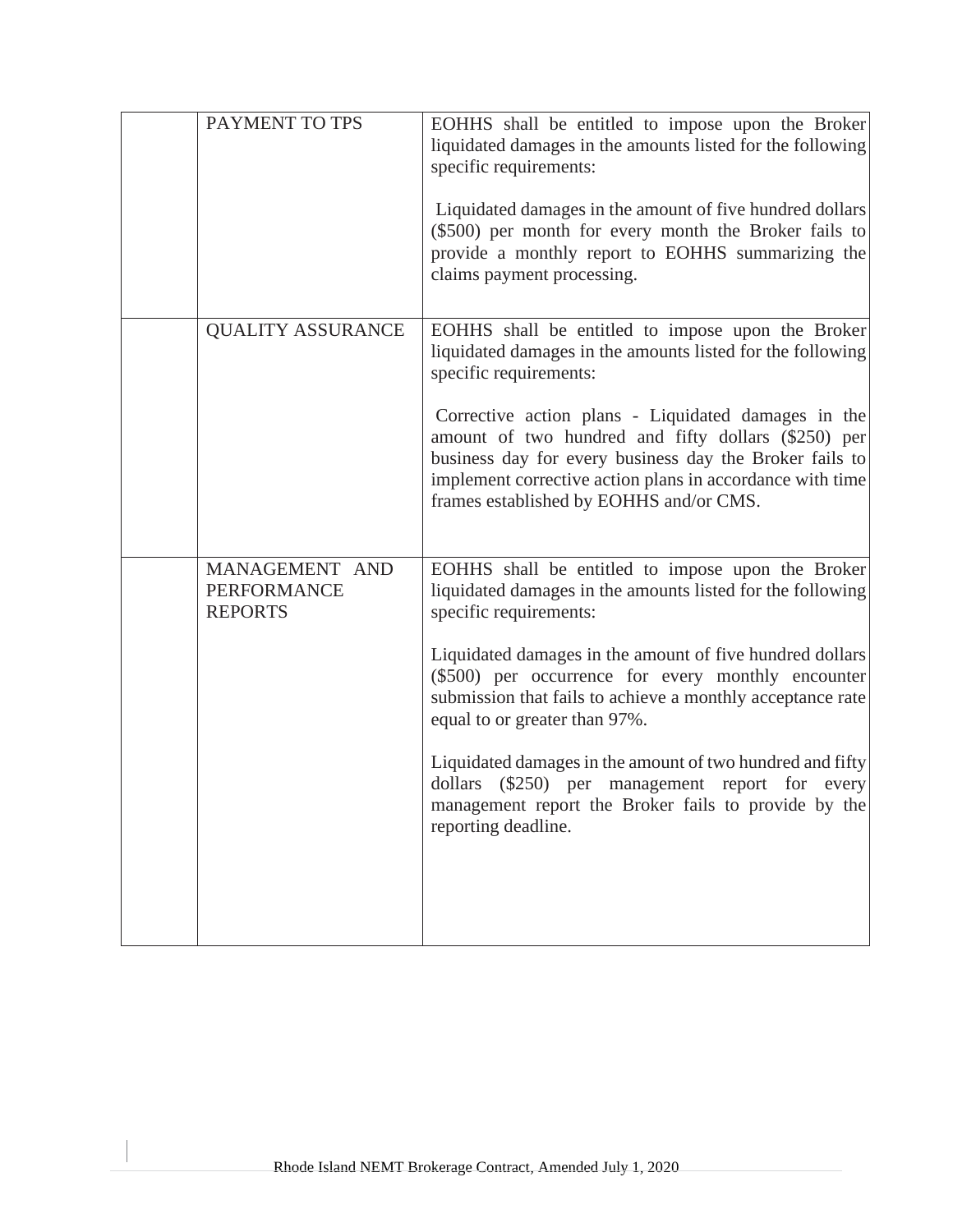| <b>IMPLEMENTATION</b>                         | EOHHS shall be entitled to impose upon the Broker<br>liquidated damages in the amounts listed for the following<br>specific requirements:                                                                                                                            |
|-----------------------------------------------|----------------------------------------------------------------------------------------------------------------------------------------------------------------------------------------------------------------------------------------------------------------------|
|                                               | Liquidated damages in the amount of five hundred dollars<br>(\$500) per business day for every business day past the<br>required thirty (30) days from the effective date of the<br>contract where the Broker fails to coordinate a kick-off<br>meeting with EOHHS.  |
|                                               | Liquidated damages in the amount of five hundred dollars<br>(\$500) per business day for every business day past the<br>required ten (10) business days of the kick-off meeting<br>where the Broker fails to submit the Final Implementation<br>Plan to EOHHS.       |
|                                               | Liquidated damages in the amount of two hundred and fifty<br>dollars (\$250) per business day for every business day past<br>the close of business Friday due date where the Broker fails<br>to submit a weekly progress report.                                     |
|                                               | Liquidated damages in the amount of five hundred dollars<br>(\$500) per business day for each business day during which<br>the Broker is not in compliance with the approved Final<br>Implementation Plan.                                                           |
| <b>OPERATIONAL</b><br><b>READINESS REVIEW</b> | EOHHS shall be entitled to impose upon the Broker<br>liquidated damages in the amounts listed for the following<br>specific requirements:                                                                                                                            |
|                                               | Liquidated damages in the amount of two hundred and fifty<br>dollars (\$250) per business day for every business day past<br>the required thirty (30) days from the effective date of the<br>contract where the Broker fails to comply with the readiness<br>review. |
|                                               |                                                                                                                                                                                                                                                                      |